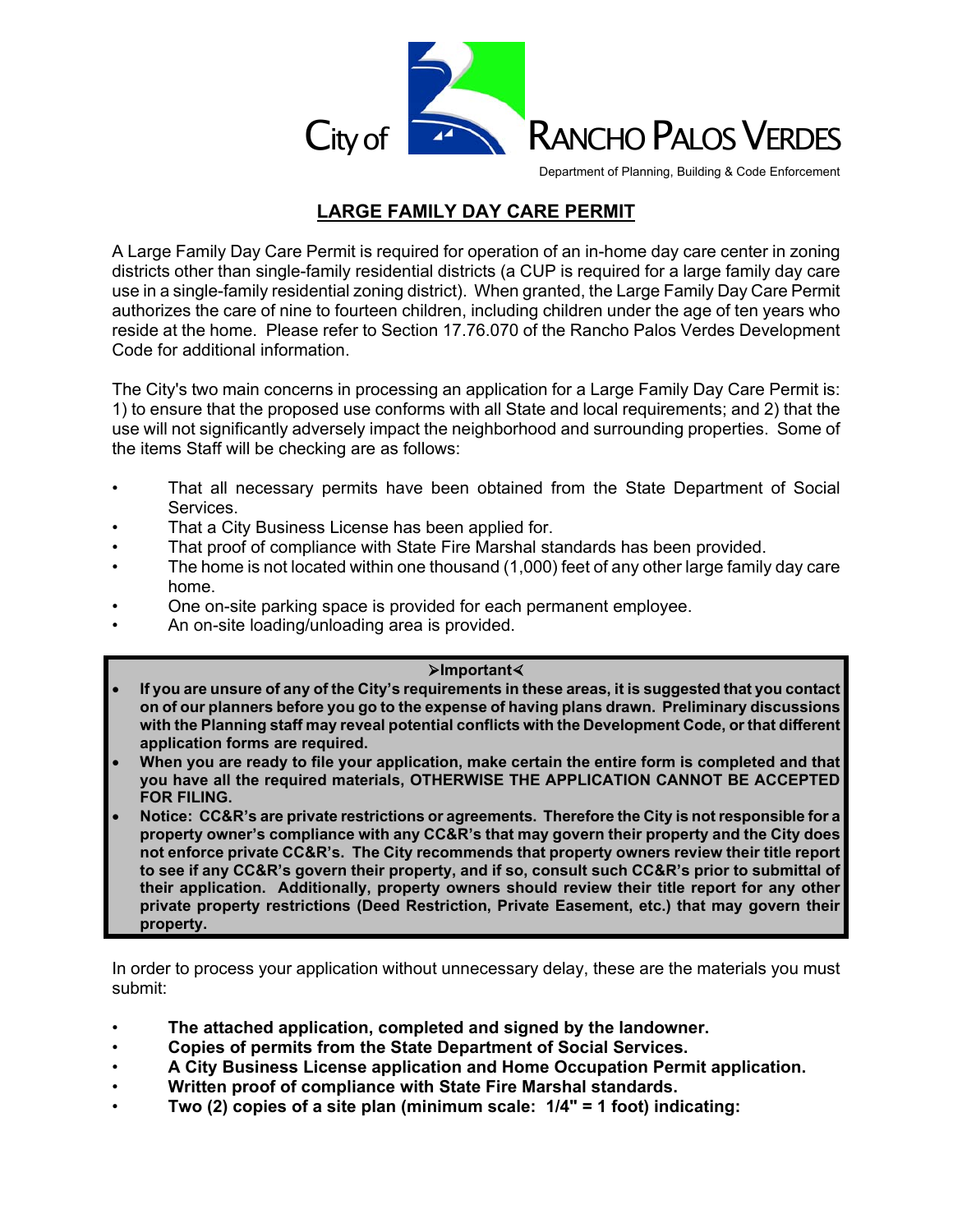- 1. Accurate lot dimensions, all property lines, and all easements on the lot.
- 2. The location of all structures on the property, and dimensions from the structures to the adjacent property lines.
- 3. The adjacent street right-of-way and the access driveway to the lot.
- 4. The location and dimensions of all parking and loading areas on the property.

All plans must be assembled in complete sets and folded no larger than 9 1/2" X 14". If so desired by the applicant, only one copy of the site plan, elevation drawing and floor plan may be submitted as part of the initial application package. Once it is determined by the Director that the submitted plans contain all the necessary information described in this application, then the appropriate number of plans (12 copies) will be requested from the applicant. Twelve (12) reduced copies (no larger than 11" X 17") of all regular sized plans must also be submitted.

- Two (2) copies of a "vicinity map", prepared to scale, which shows all neighboring properties within a 500 foot radius of the subject property (applicant). The "Vicinity Map" must be prepared exactly as described in the attached instruction sheet.
- Two (2) sets of self-adhesive mailing labels and one (1) photocopy of the labels which list the property owner of every parcel which falls within a 500 foot radius of the subject property (applicant). The name and address of every property owner (including applicant) and the local Homeowners' Association, if any, must be typed on 8 1/2" X 11" sheets of selfadhesive labels. The mailing labels must be keyed to the corresponding lots, as shown on the vicinity map described above. The property owners mailing list must be prepared exactly as described in the attached instruction sheet. If the property owners mailing list is not prepared by a Title Company or other professional mailing list preparation service, the applicant must sign and submit the attached "Certification of Property Owners Mailing List" form.
- **Filing fee**: **\$2,182.00 + \$4.00 Data Processing Fee = \$2,186.00**